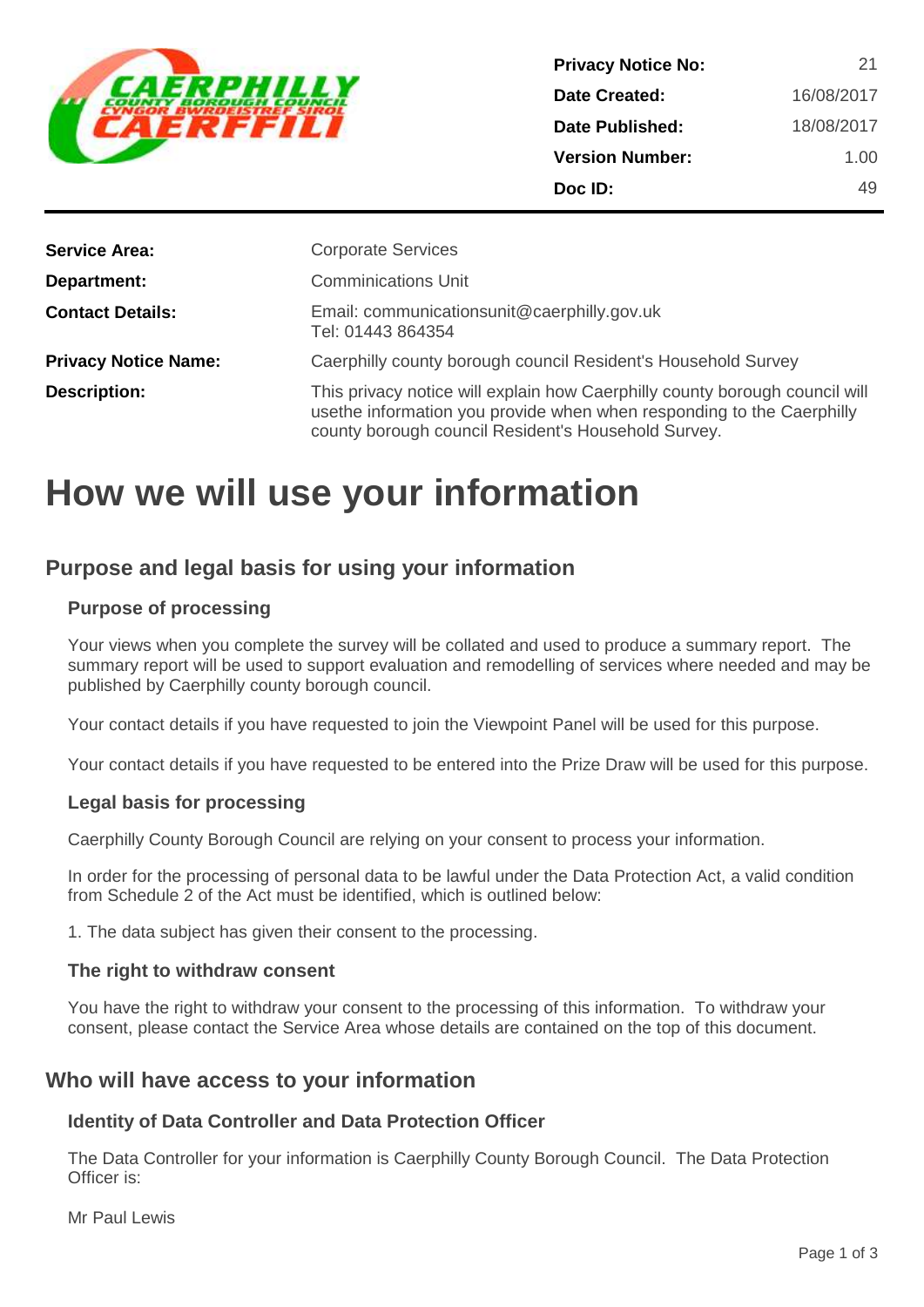# **Details of main users of your information**

The main user of your information will be Caerphilly county borough council's Communication Unit.

The views of all those that have responded to this survey will be collated into a summary report which may be published by Caerphilly county borough council.

#### **Requests for information**

All recorded information held by Caerphilly County Borough Council may be subject to requests under the Freedom of Information Act 2000, Environmental Information Regulations 2004 and the Data Protection Act 1998.

If the information you provide is subject to such a request, where possible Caerphilly County Borough Council will consult with you on its release. If you object to the release of your information we will withhold your information if the relevant legislation allows.

# **How long will we retain your information**

# **Details of retention period**

How long Caerphilly County Borough Council retains information is determined through statutory requirements or best practice.

Your views will be kept for 4 years and separately from any contact information you provide.

Your contact details if provided for the purpose of joining the Viewpoint Panel will kept and used until you inform us that you no longer wish to be a member of the Viewpoint Panel.

Your contact details if provided solely for the purpose of being entered into the Prize Draw will be kept for 6 months.

# **Your Rights (Inc Complaints Proceedure)**

# **Your rights under the Data Protection Act 1998**

The Data Protection Act gives data subjects (those who the information is about) a number of rights:

 $\sim$  The right of access to personal data. Application forms for this process are available on our website: www:caerphilly.gov.uk/CaerphillyDocs/Council-and-democracy/sar\_form.aspx

- ~ The right to prevent processing likely to cause damage or distress.
- ~ The right to prevent processing for marketing purposes.
- ~ Rights in relation to automated decision making.

~ The right to compensation if Caerphilly County Borough Council fail to comply with certain requirements of the Data Protection Act in respect of your information.

 $\sim$  The right to the rectification, blocking, erasure or destruction of your information in certain circumstances.

Further information on your rights under the Data Protection Act 1998 are available from the Information Commissioner's Office: www.ico.org.uk

# **Complaints Procedure**

If you object to the way that Caerphilly County Borough Council is handling your data, you have the right of complaint. Please contact the Service Area detailed at the top of this document outlining your issues.